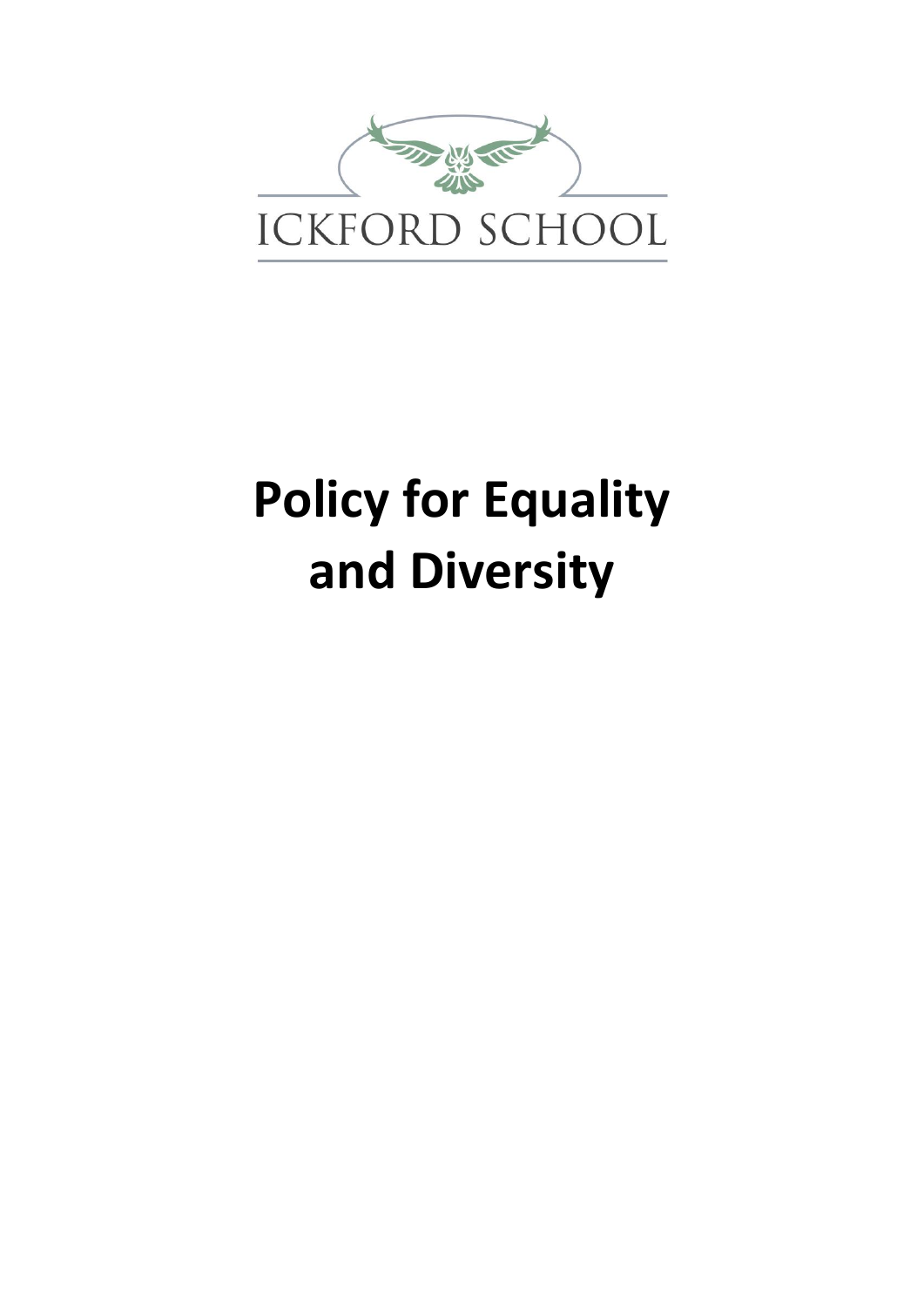# Purpose of this Policy

The purpose of this policy is to underpin our commitment to being a tolerant, understanding and compassionate community and to guide us in our endeavour to ensure that Ickford School welcomes all pupils and their families, members of staff, Governors and people from the wider community and upholds our core values of kindness, respect, determination and honesty.

Our purpose is to promote equality and proactively tackle any forms of discrimination within our community and seek to remove any barriers to access, participation, progression, attainment and achievement. We recognise and celebrate diversity whilst endeavouring to promote community cohesion and positive relationships with parents, governors and the wider community.

#### Aims

- o To value each child as an individual with special abilities, gifts and needs and to ensure that they have equal access to all aspects of school life and an enjoyable education regardless of gender, race, disability, socio-economic status or religious beliefs.
- $\circ$  To follow the guidance of the Equality Act 2010 by ensuring that we will not unlawfully discriminate against the protected characteristics of age, disability, gender reassignment, marriage and civil partnership, pregnancy and maternity, race (including colour, nationality, and ethnic or national origin), religion or belief, sex (gender) and sexual orientation.
- $\circ$  To create a stimulating yet orderly and safe environment conducive to learning in which all children are encouraged to be creative, independent and confident, lifelong learners
- $\circ$  To foster an environment that allows for creative and dynamic teaching where every member of staff feels valued and supported and has the opportunity for professional selfdevelopment recognising the protected characteristics of the Equality Act 2010.
- $\circ$  To oppose and avoid all forms of unlawful discrimination. This includes in pay and benefits, terms and conditions of employment, dealing with grievances and discipline, dismissal, redundancy, leave for parents, requests for flexible working, and selection for employment, promotion, training or other developmental opportunities
- o To work in partnership with parents, the community and local primary and secondary schools embracing trust, understanding and mutual support
- $\circ$  To provide a safe and nurturing environment that allows for the development of the academic, cultural, physical, moral, spiritual and social dimensions of each pupil regardless of gender, race, disability, socio-economic status or religious beliefs.
- $\circ$  To promote integrity, honesty and self-respect in each pupil and develop compassion, tolerance and respect for others.

# Legal Requirements

The Equality Act 2010 legally protects people from discrimination in the workplace and in wider society. It replaced previous anti-discrimination laws with a single Act and, as far as schools are concerned, its purpose is to ensure that they cannot discriminate against pupils because of their gender, race, disability, religious belief, sexual orientation or socio-economic status.

This policy is based on the requirements of the Equality Act and takes into account the advice of the Children's Rights Alliance for England (CRAE) http://www.crae.org.uk/media/26308/CRAE-Equality-Act-2010-guide.pdf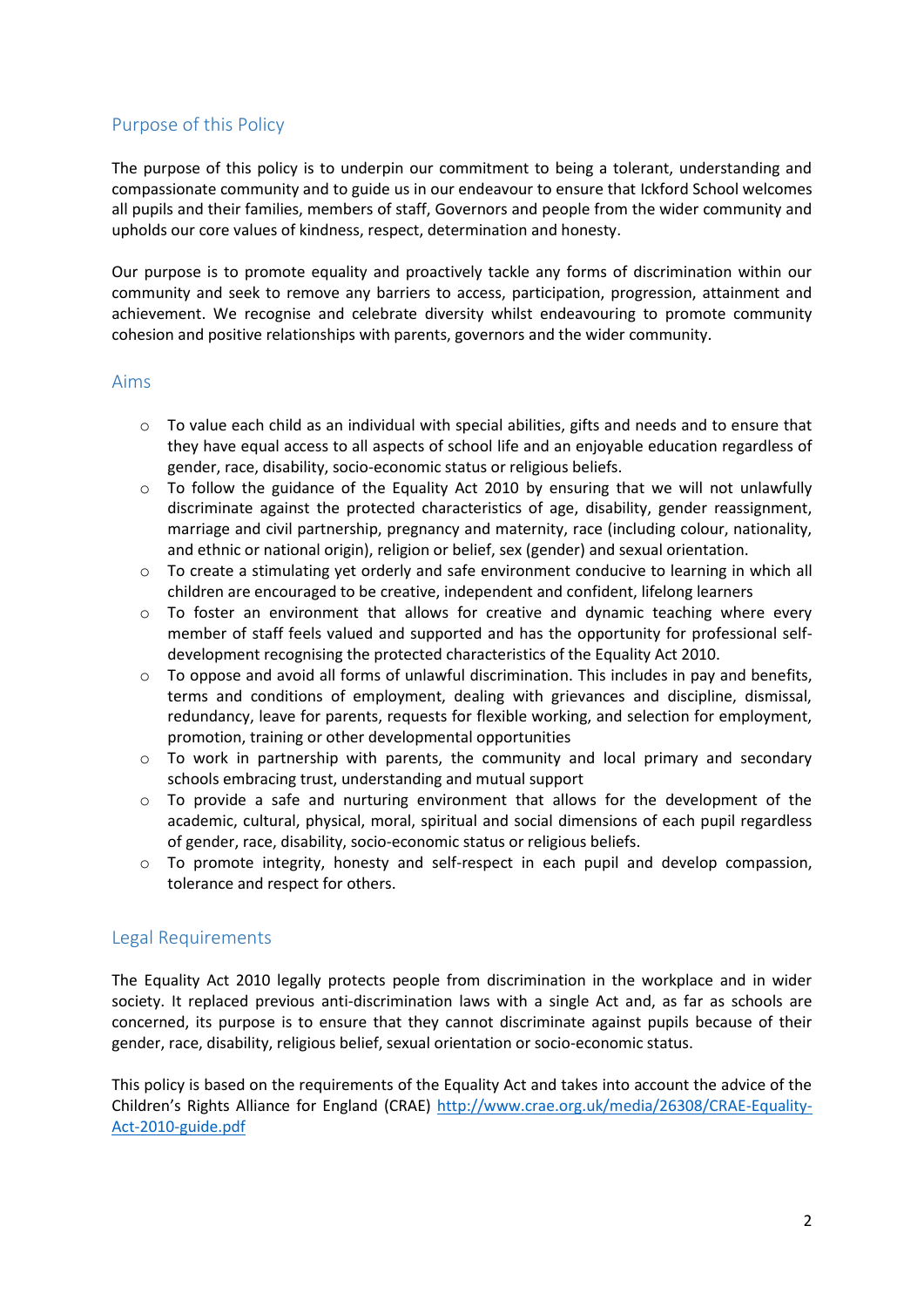# Responsibilities

### The Governing Body

- o To act as positive role models for children and adults.
- o To ensure that Ickford School and Ickford Learning Trust complies with equality legislation.
- $\circ$  To ensure that the impact of the policy is regularly monitored and evaluated and findings published.
- o To annually scrutinise reporting of any breaches of this policy.
- $\circ$  To ensure that the school admissions policy is fair and equitable in treatment of all groups.
- o To monitor attendance and support appropriate action where necessary.
- o To ensure equal opportunities in staff recruitment and membership of the Governing Body.
- o To address any serious breaches of the policy.
- $\circ$  To monitor the curriculum and ensure its propriety regarding equal opportunities.

# The Headteacher

- o To act as a positive role model to children and adults.
- o To implement the Policy.
- o To ensure that all staff are familiar with and have access to the policy.
- o To ensure that the curriculum reflects an inclusive ethos.
- o To actively challenge inappropriate actions and breaches of the policy.
- o To actively seek to form relationships across wider communities.
- o To ensure that the Behaviour Policy and Anti-Bullying Policy are kept up to date and relevant.
- $\circ$  To deal with any incidents of harassment or bullying according to school policy.
- o To promote the celebration of diversity and community cohesion.
- o Seek to involve all parents in supporting their child's education.
- o To guide the use of CPD in developing the attitudes and behaviours of staff.

# The Class Teacher

- o To act as a positive role model to children and adults.
- o Provide all our pupils with the opportunity to succeed, and to reach the highest level of personal achievement.
- $\circ$  Use contextual data to ensure adequate support is provided to individuals and groups of pupils.
- $\circ$  Monitor achievement data by ethnicity, gender and disability and action any gaps.
- $\circ$  Take account of the achievement of all pupils when planning for future learning and setting challenging targets.
- $\circ$  Use materials that reflect the diversity of the school, local community and the United Kingdom in terms of race, gender and disability, without stereotyping.
- $\circ$  Promote attitudes and values that will challenge any discriminatory behaviour or prejudice.
- $\circ$  Provide opportunities for pupils to appreciate their own culture and celebrate the diversity of other cultures.
- o Seek to involve all parents in supporting their child's education.
- $\circ$  Encourage classroom and staffroom discussion of equality issues which reflect on social stereotypes, expectations and the impact on learning.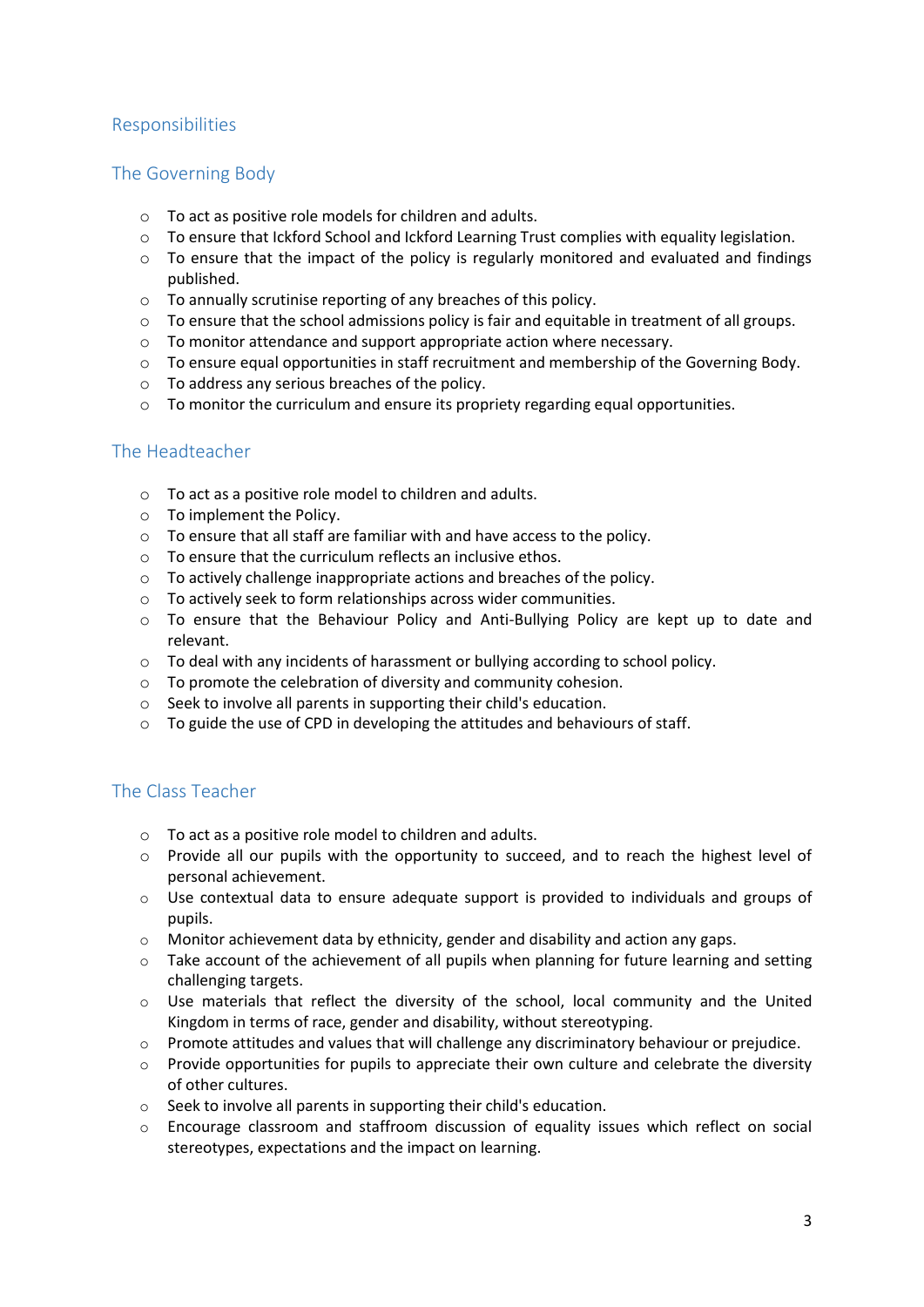$\circ$  Including teaching and classroom-based approaches appropriate for the whole school population, which are inclusive and reflective of our pupils.

#### Support Staff

- o To act as positive role models for children and adults.
- o To support class in their roles without discrimination or preference.
- o Use materials that reflect the diversity of the school, local community and the United Kingdom in terms of race, gender and disability, without stereotyping.
- $\circ$  Provide opportunities for pupils to appreciate their own culture and celebrate the diversity of other cultures.
- $\circ$  Encourage classroom and staffroom discussion of equality issues which reflect on social stereotypes, expectations and the impact on learning.

#### What is a discriminatory incident?

Harassment on grounds of race, gender, disability, sexual orientation or other factors such as socio-economic status, can take many forms including verbal or physical abuse, name calling, exclusion from groups and games, unwanted looks or comments, jokes and graffiti.

A racist incident is defined by the Stephen Lawrence Inquiry Report (1999) as: 'any incident which is perceived to be racist by the victim or any other person'.

#### Protected Characteristics

Pupils with protected characteristics may be disadvantaged for social or economic reasons or for reasons to do with past or present discrimination. The Equality Act (2010) contains provisions which enable schools to act to tackle the particular disadvantage, different needs or disproportionately low participation of a particular pupil group, provided certain conditions are met.

These are known as the positive action provisions and allow (but do not require) schools to take

proportionate action to address the disadvantage faced by particular groups of pupils. Such action could include targeted provision, resources or putting in place additional or bespoke provision to benefit particular disadvantaged pupil group.

Positive action is intended to be a measure that will allow schools to provide additional benefits to some pupils to address disadvantage and is not the same as positive discrimination. Positive discrimination would be providing preferential treatment for a particular disadvantaged pupil group that exceeded the positive action conditions.

It is never unlawful to treat disabled pupils (or applicants) more favourably than nondisabled pupils (or applicants). That is, a school is permitted to positively discriminate in favour of disabled pupils (applicants).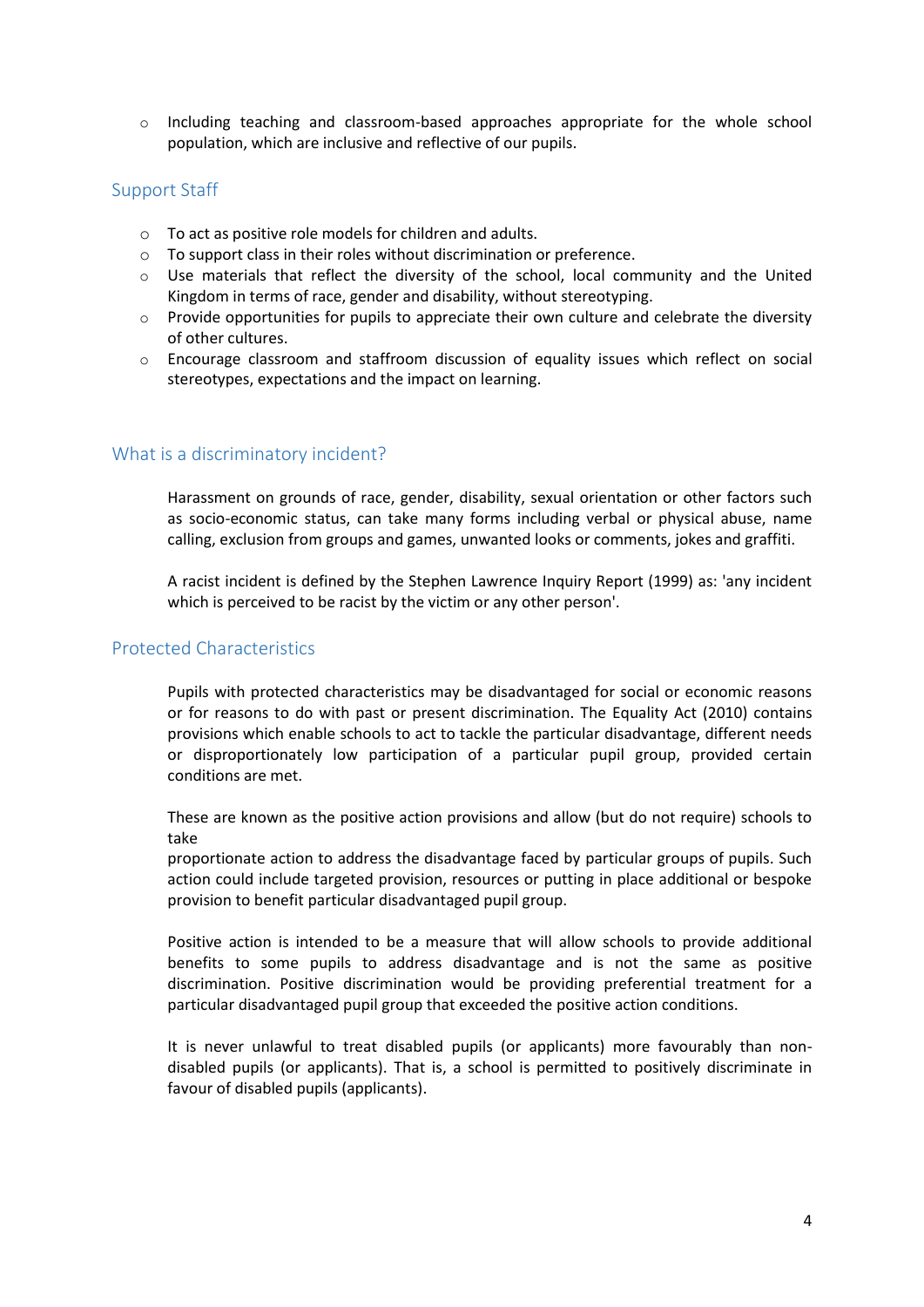# Types of discriminatory incident

Types of discriminatory incidents that can occur are:

- $\circ$  Physical assault against a person or group because of their colour, ethnicity, nationality, disability, sexual orientation or gender.
- o Use of derogatory names, insults and jokes.
- o Racist, sexist, homophobic or discriminatory graffiti.
- $\circ$  Provocative behaviour such as wearing racist, sexist, homophobic or discriminatory badges or insignia.
- o Bringing discriminatory material into school.
- o Verbal abuse and threats.
- $\circ$  Incitement of others to discriminate or bully due to victim's race, disability, gender or sexual orientation.
- o Discriminatory comments in the course of discussion.
- o Attempts to recruit others to discriminatory organisations and groups.
- $\circ$  Ridicule of an individual for difference e.g. food, music, religion, dress etc.
- $\circ$  Refusal to co-operate with other people on grounds of race, gender, disability or sexual orientation.
- $\circ$  Demonstrating bias or preferential treatment towards potential employees founded on race, gender, disability or sexual orientation.
- o

# Prevention of discriminatory incidents

The School shall endeavour to prevent any incidents of discrimination by ensuring that:

- o This policy is public, available, known and understood.
- o All pupils and staff recognise the priority placed on being good citizens and our values of kindness, respect, honesty and determination.
- $\circ$  Every member of the staff must act as positive role models for children when expressing any beliefs or behaviours towards others.
- o School leaders, governors and members of staff know and understand the law surrounding the Equality Act of 2010 and how this is manifested in the daily life of the school.
- o The curriculum contains areas of teaching with specific outcomes relating to an understanding of:
	- A multicultural society
	- Differing faiths and beliefs
	- Disability and ability
	- Personal health and well being
	- Relationships
	- Citizenship
- $\circ$  Every child knows and is able to use the 'Steps to Stop' strategy that empowers them to deal with adverse behaviour and that the strategy is embedded through regular discussions with all children and regular practice of using it.
- o Taking seriously complaints of bullying, harassment, victimisation and unlawful discrimination by school leaders, governors, parents and fellow employees.